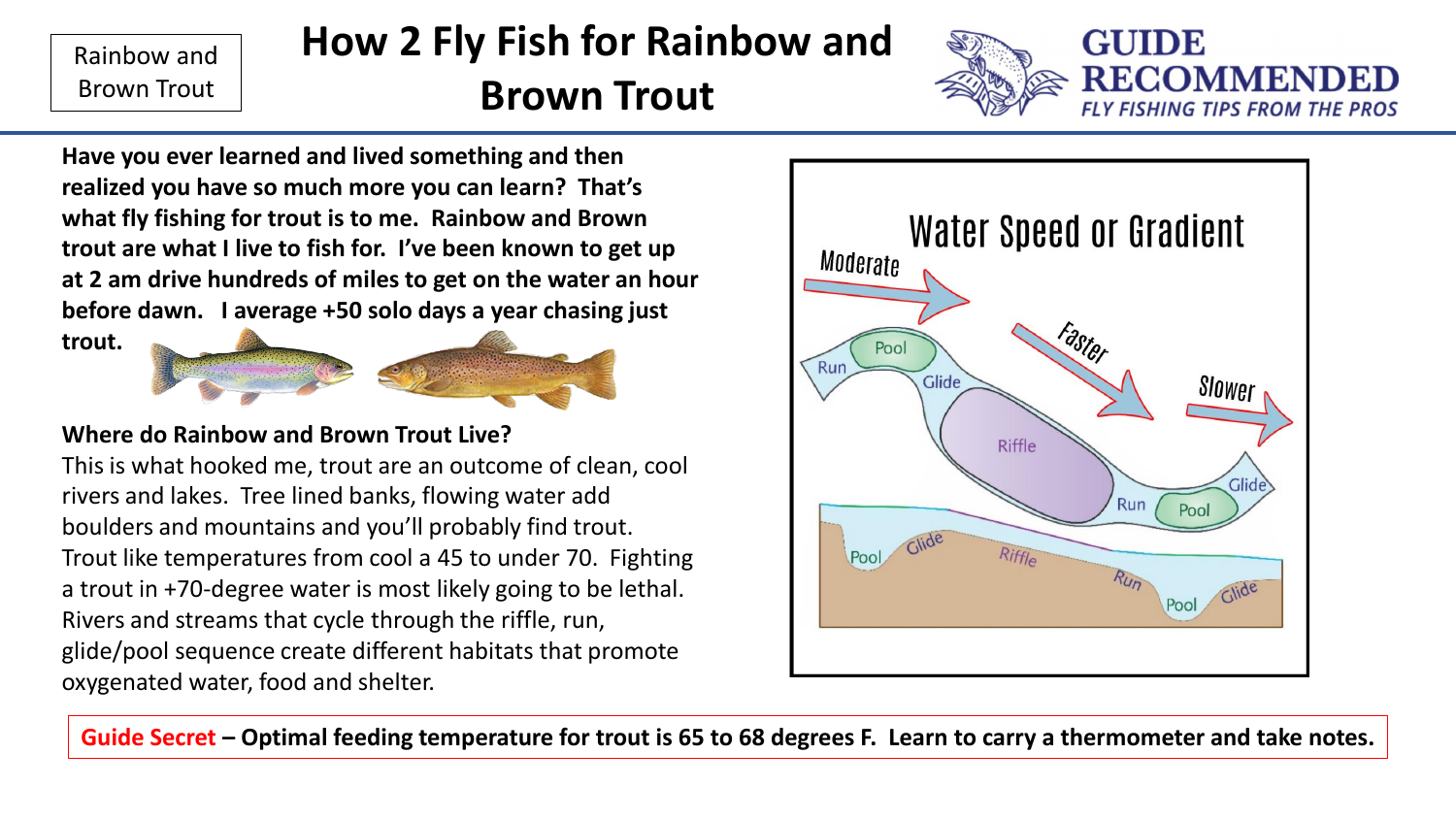## **How 2 Fly Fish for Rainbow and**

**Brown Trout**



# **Gear and Setup**

Most of my trips chasing trout are day long wading trips. My gear setup allows me to be super flexible and setup for; **1. Dry Fly, 2. Streamer and 3. Nymph**. The next pages will describe how I can carry a single rod and fish each technique.

#### **Recommended Gear:**

- Fly Rod 6wt Med Fast Action, 8.5 to 9 foot.
- Reel Large arbor with adjustable disc drag.
- Fly line Weight forward floating line. A medium fast action 6wt rod usually balance well with a 6 weight line. (Get a decent quality branded line in the \$50 range.)



**Guide Secret – Fly Lines, for many years I used a fly line I sold. It cost \$15, it worked okay. If your starting out, spend a little more it makes a huge difference. Durability, flexibility and "slickness" increase distance without over reaching your skill.**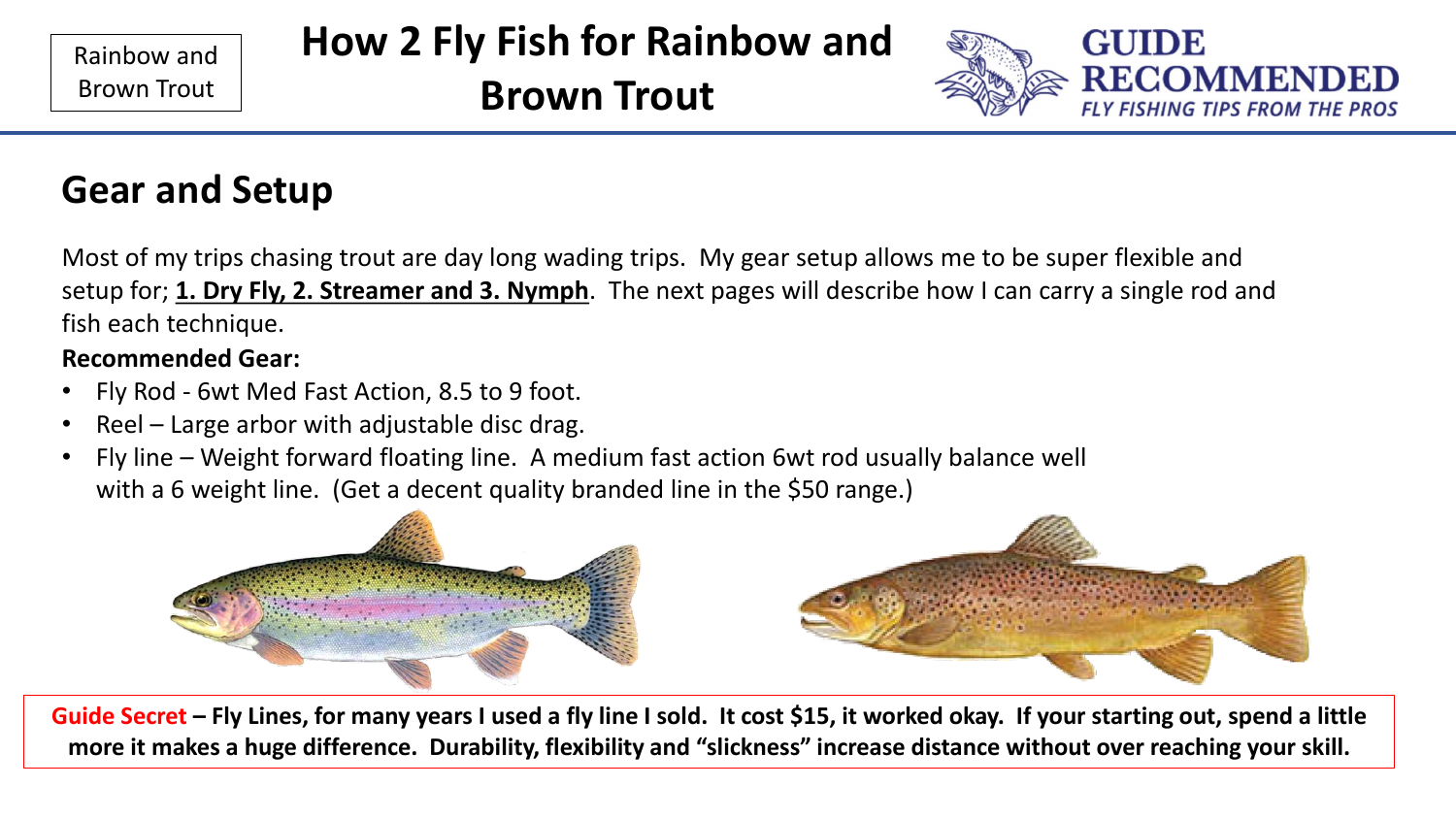## **How 2 Fly Fish for Rainbow and**

**Brown Trout**





#### **Recommended Gear:**

- Leader 5X Tapered Nylon
- Tippet Either 5X or 6X Nylon

Fly  $Rod - 6$  wt Med Fast Action

> Floating weight forward fly line – 6WFF

5X tapered nylon leader 9ft

Dry Fly

Tippet – 16 inches of the same "X" as leader or 1X higher

**Guide Secret**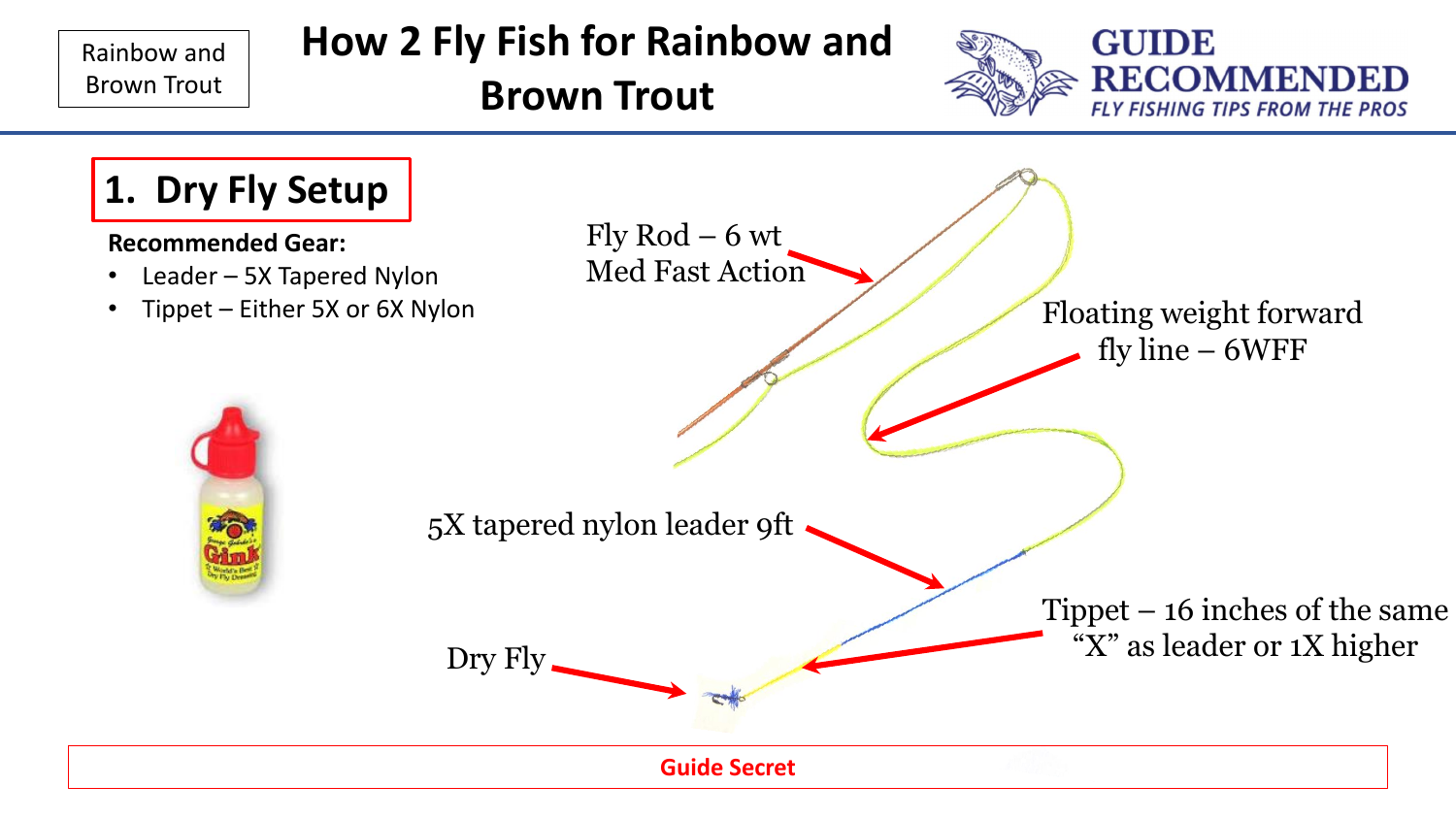**Flies:**

# **How 2 Fly Fish for Rainbow and**

# **Brown Trout**





**Guide Secret – Get some "insider" tips from a local fly shop. My home water has a combination hopper, stimulator and skunk called a Skopper. Looking at it, you'd think – no way. That fly has saved the day a couple times.**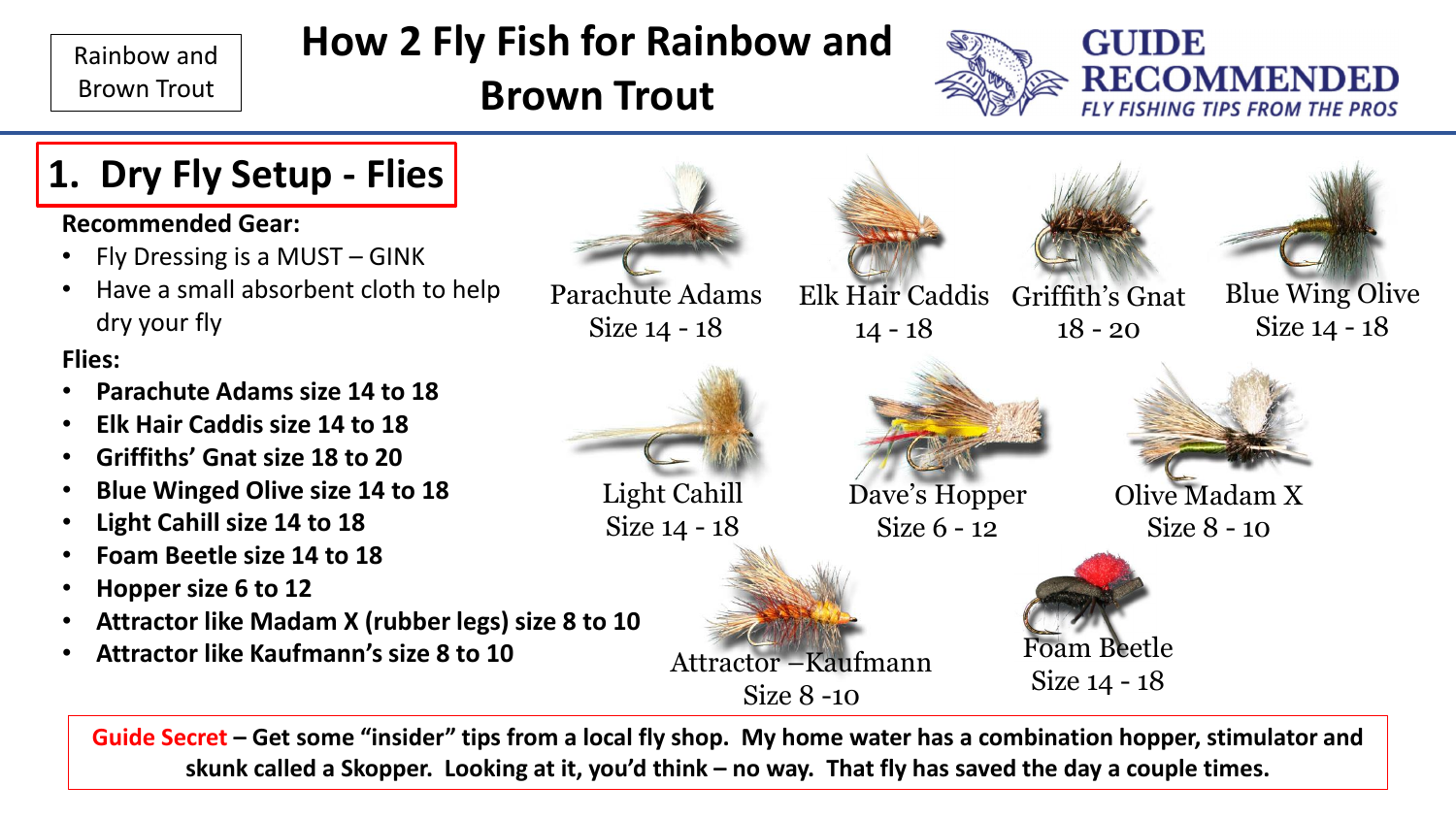

**Guide Secret – See video and download for making sink tip leader and save \$\$**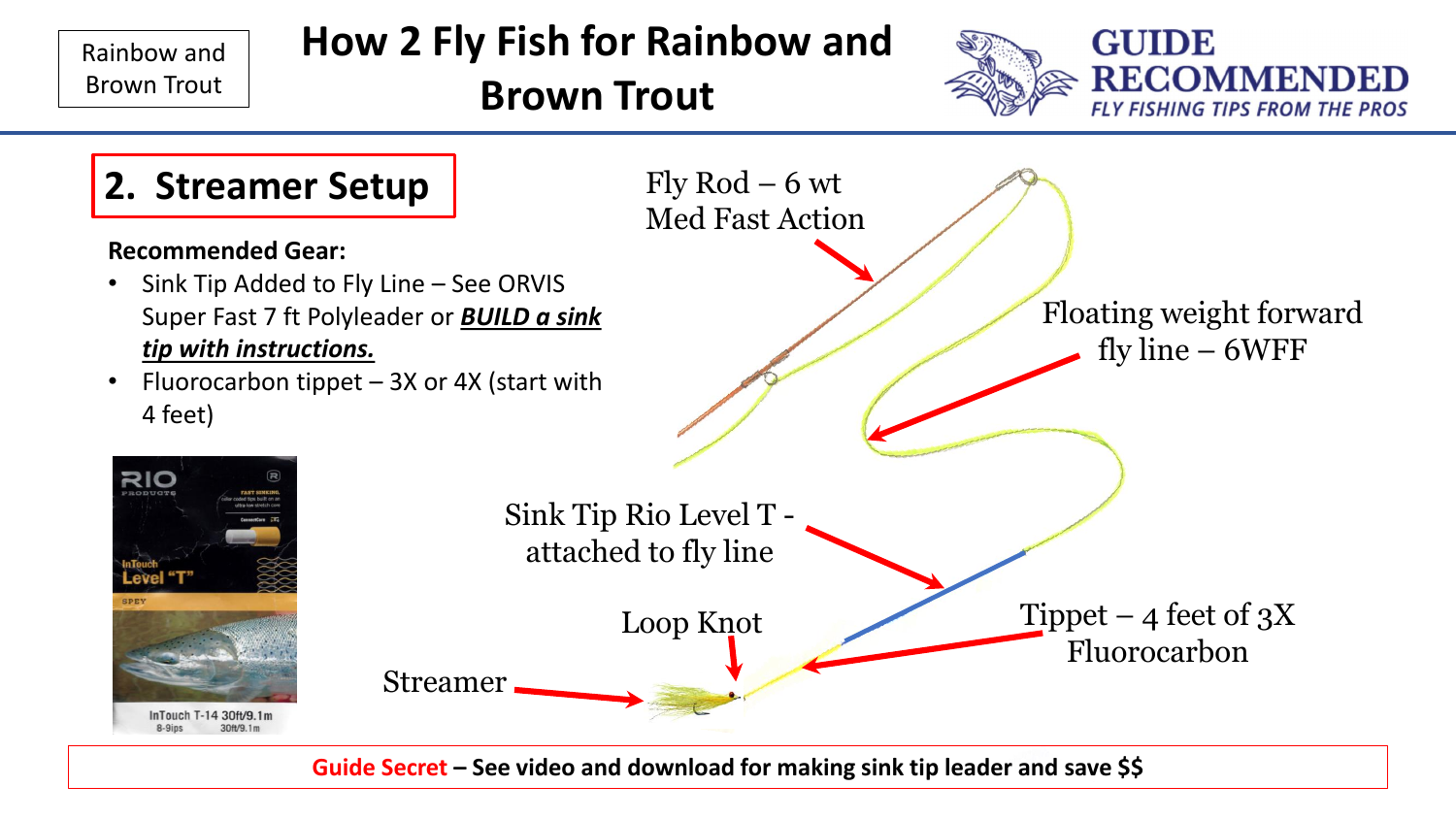# **How 2 Fly Fish for Rainbow and**

**Brown Trout**



## **2. Streamer Setup - Flies**

Mix up the colors for streamers, also rubber legs and flash area great addition to a streamer.

#### **Streamer Flies:**

- **Wooly Bugger**
- **Bunny Muddler**
- **Clouser**
- **Mickey Finn**
- **Zonker**
- **Conehead Muddler**



**Guide Secret – Getting a streamer deep and moving is the key. Toss a big mend into the line as the fly is hitting the water, the extra line will allow the streamer to sink.**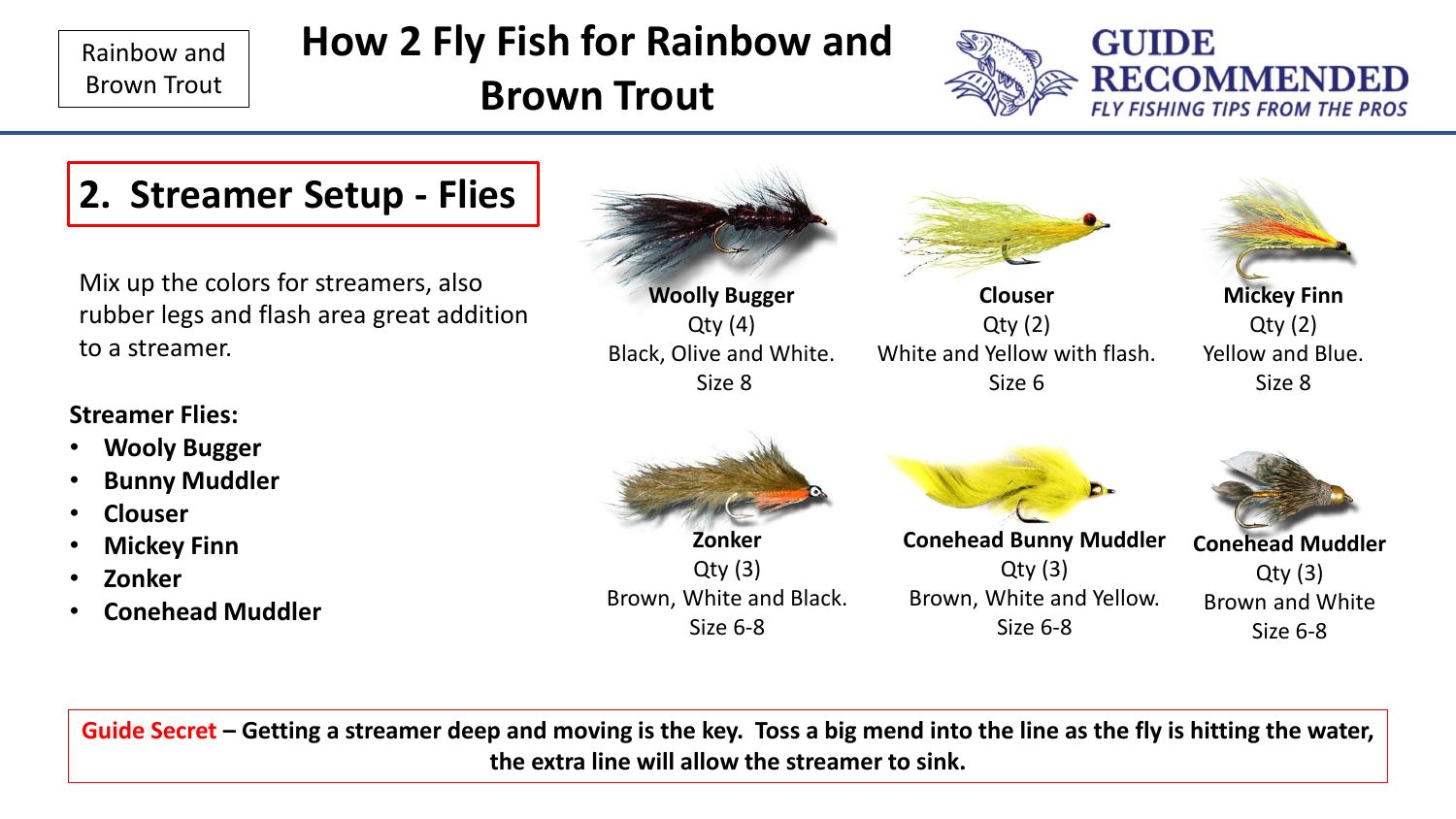

**Guide Secret – The secret to nymph fishing is getting the fly DOWN in the water column, occasionally bouncing on the bottom.**